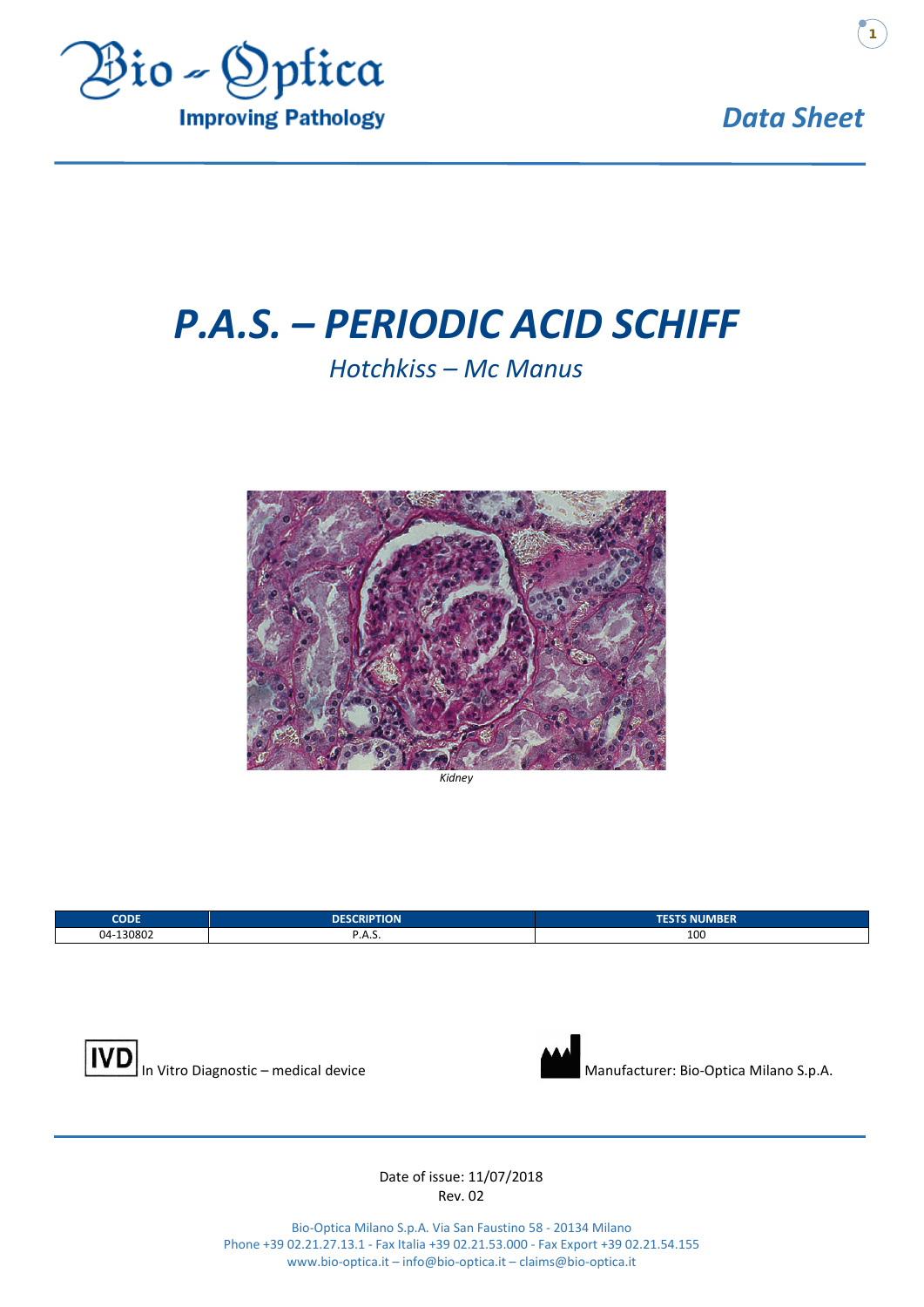

**2**

Product for the preparation of cyto-histological samples for optical microscopy.

To demonstrate normal and pathologic tissue components characterized by adjacent glycolic or aminohydroxylic groups for histological sections and for Haematology and cytology.

#### *PRINCIPLE*

Periodic acid oxidizes selectively the following groups: 1,2 glycolic; primary aminic (1-hydroxy-2-aminic); secondary aminic (1 hydroxy-2-alkylaminic); 1-hydroxy-2-ketonic. Some methoxyl derivatives and alpha-ketones are oxidized as well, but they are not converted to aldehydes. During oxidation process the links between carbon atoms in 1,2 position break and consequently aldehydic groups are formed. In the following reaction, sulphurous fuchsin in Schiff reagent changes these two contiguous aldehydic groups into an insoluble stained compound similar to basic fuchsin. Three conditions are necessary for these reactions to take place:

- 1) Hydroxyl groups must be free,
- 2) The compounds, which form after oxidation, must not spread in the tissue,
- 3) There must be enough aldehydic groups in the compounds for a histochemical survey.

Only macromolecules such as glycan and mucins are able to meet these demands. Periodic acid has been chosen as oxidizer because it arrests oxidation at aldehydic phase. Acid glycan do not react, except for monosulphuric heparin, since the presence of -SO3H group blocks reactive glycolic groups.

#### *METHOD*

#### **METHOD FOR HISTOLOGICAL SECTIONS**

- 1) Bring section to distilled water.
- 2) Put on the section 10 drops of reagent A: leave to act 10 minutes.
- 3) Wash in distilled water.
- 4) Put on the section 10 drops of reagent B: leave to act 20 minutes.
- 5) Wash in distilled water.
- 6) Put on the section 10 drops of reagent C: leave to act 2 minutes.
- 7) Drain the slide and without washing add 10 drops of reagent D: leave to act 2 minutes. Rinse in distilled water.
- 8) Put on the section 10 drops of reagent E: 3 minutes.
- 9) Wash in running tap water for 5 minutes.
- 10) Dehydrate through ascending alcohols. Clear in xylene and mount.

#### **METHOD FOR HEMATOLOGY AND CYTOLOGY**

- 1) Bring section to distilled water.
- 2) Put on the smear 10 drops of reagent A: leave to act 10 minutes.
- 3) Wash in distilled water.
- 4) Put on the smear 10 drops of reagent B: leave to act 15 minutes.
- 5) Wash in distilled water.
- 6) Put on the smear 10 drops of reagent C: leave to act 2 minutes.
- 7) Drain the slide and without washing add 10 drops of reagent D: leave to act 2 minutes. Rinse in distilled water
- 8) Put on the smear 10 drops of reagent E: 3 minutes.
- 9) Wash in running tap water for 5 minutes.
- 10) Dehydrate through ascending alcohols. Clear in xylene mount.

#### Date of issue: 11/07/2018 Rev. 02